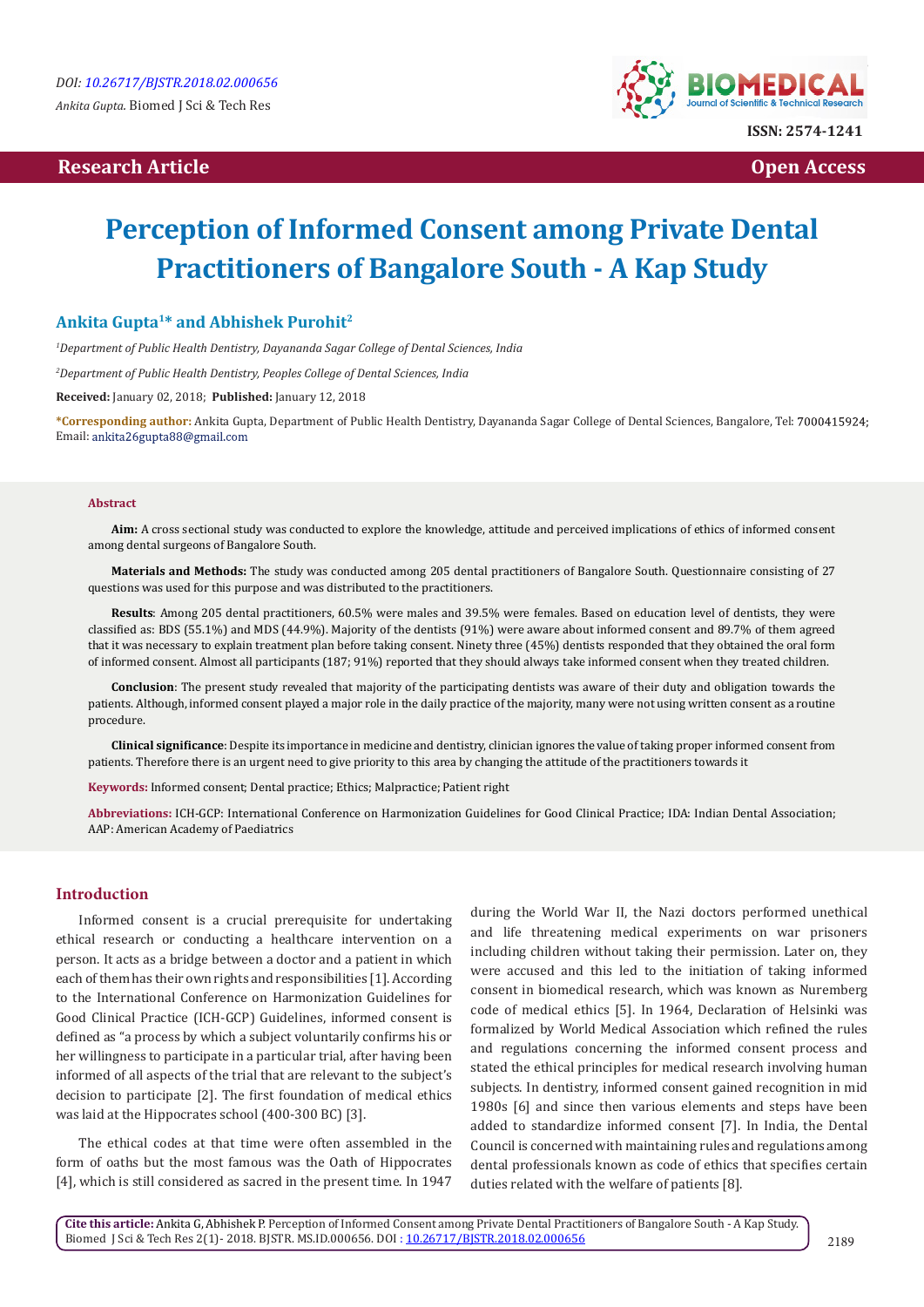A conventional consent has many forms. It can be implied, verbal or written. Implied consent can be seen in a situation when a new patient enters dental office and gives permission for non-invasive procedures such as consultation, examination and diagnosis, whereas expressed consent is a formal type of permission related to more invasive procedures. In dentistry, various forms of expressed consent i.e., verbal and written consent is used adequately for routine or complex dental treatment such as dental filling, cleaning of teeth, extraction, surgical procedures which requires sedation etc [9]. The process of informed consent starts with educating and discussing with the patient about the procedure and ends with documentation [10]. The document used by doctors and hospitals to obtain patient's legal consent – commonly referred to as the "informed consent form" must be in simple language, clear and understandable to the patients. It should be based on sufficient and accurate information about nature of treatment proposed, expected benefits, risks, complications and alternatives to the recommended treatment.

Proper documentation of the whole findings is very necessary as without it the whole process of obtaining informed consent will be worthless. This form is not only beneficial to patients but to doctors also as in current daily practice they are facing more cases of malpractice suits related to doctor-patient relationship or patient's confidentiality [11,12]. So, the use of informed consent prevents malpractices or quackery and failure to obtain informed consent is a departure from the standard of care [13,14]. One form of malpractice is defensive medicine in which doctor performs unnecessary treatment or diagnostic procedure just to protect himself/herself against litigation or malpractice claim cases. Hence, this study was designed to explore the knowledge, attitude and practice of ethics of informed consent among dental surgeons of Bangalore South.

#### **Materials and Methods**

**Study Design:** A cross sectional descriptive study was conducted among dental practitioners of Bangalore South to assess their knowledge, attitude and practices regarding patient's informed consent. The data was collected during the month of June -August 2015.

**Study Population:** Dental practitioners practising in South Bangalore city.

**Ethical Approval:** The study protocol was reviewed by the Ethical committee of Institutional Review Board and was granted ethical clearance.

**Sample Size:** Pilot study was conducted among 30 dental practitioners to determine the feasibility of the study and to calculate the sample size. Later on they were excluded from the main sample size. Based on the results of the pilot study, sample size was calculated.

Sample size was derived using the formula.

$$
Sample \, Size = \left\{Z^2 * (p) * (q)\right\} / d^2
$$

Where  $Z = Z$  value for the confidence level chosen = 1.96 (for 95% confidence level - from standard normal distribution)

 $p =$  Proportion in the target population (68% = 0.68)

 $q = 1-p = 1-0.68 = 0.32$ 

 $d =$  Margin of error which is acceptable = 10% of p

 $= 10\%$  of 0.68= 0.068

Sample size = (1.96)2 x 0.68 x 0.32 / (0.068)2

 $= 0.82 / 0.004 = 205$ 

Hence a sample size of 205 dental practitioners was taken for this study.

**Methodology:** Bangalore city was divided into four zones as North, South, East and West and in this study; private dental practitioners of south zone were selected randomly. The list of the dental surgeons practising in Bangalore South was obtained from the local Indian Dental Association (IDA) branch. Two hundred and five dentist of Bangalore South were selected randomly using that list. Self-administered questionnaire was distributed to all the respondents in their dental clinics and were asked to respond to this survey and to rate each item of the questionnaire choosing the most suitable response. They were informed about the study and their participation was purely voluntary.

**Study Tool:** The questionnaire consisted of previously validated 27 closed ended questions [1,8,15,16]. Demographic details of the private practitioner were collected regarding gender, qualification and practice experience. Questionnaire was designed to obtain dental practitioners knowledge, attitude and practices towards informed consent. Out of 27 questions, 07 questions were related to knowledge of practitioners, 14 were related to their attitude towards consent process and 06 were related to their dental practices. In the questionnaire, 03 questions were based on two-point likert scale, 13 questions were based on three-point scale, 02 questions were based on four-point likert scale.

**Statistical Analysis:** All completed questionnaires were coded and data entry was done in Microsoft Excel 2013. IBM SPSS Statistics V22.0 was used for descriptive data analysis; the results were then tabulated for calculation of response percentage.

#### **Results**

The present study was conducted on 205 dental practitioners of Bangalore South. Demographic data showed that majority of the respondents were males (60.5%), had 6-10 years of dental practice  $(34.6\%)$  and had BDS degree  $(55.1\%)$  (Table 1 & 2) showing the knowledge and awareness of dental practitioners related to consent and its procedures. Majority of the dentist had knowledge and awareness about informed consent (91%), consumer protection act (80%) but very few were aware about the proxy consent (51%) and giving one copy of informed consent form to the patient (22%). Most of the dentist felt that it is necessary to explain treatment plan before taking consent (89.7%), consent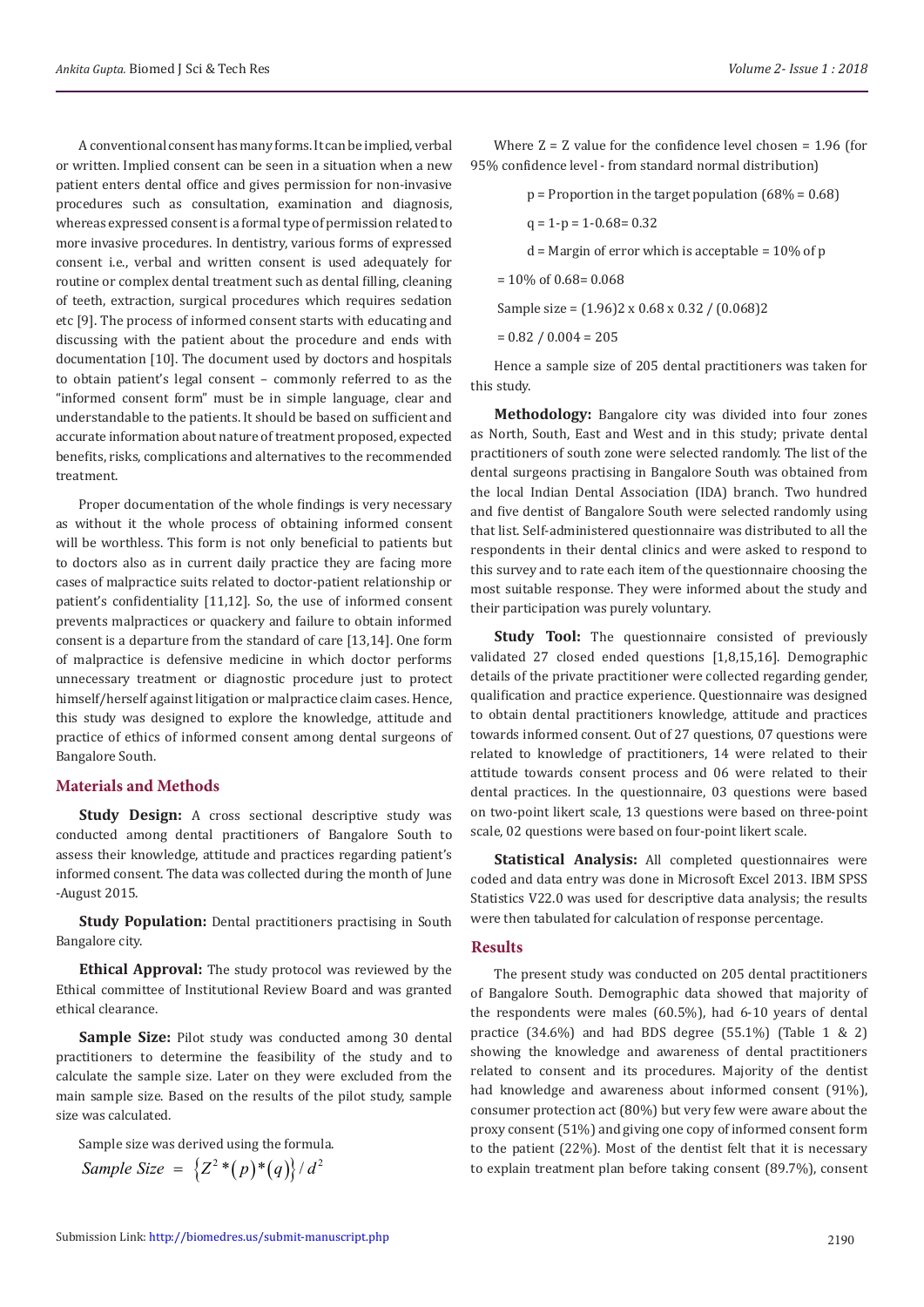process helps with the treatment (74%) and patient consent is important in our profession (83%). To know about the attitude of dental practitioners, they were asked about the type of consent obtained from illiterate patients, 46.4% answered verbal consent and thumbprint both should be taken followed by verbal consent only (34.2%). Majority of the respondents thought that main area of consent should describe the risks or complications associated with the procedure (64.4%) (Table 3).

**Table 1:** demographic characteristics of dentists (n=205).

| Demographic Characteristics of Dentists (n=205) |               |                |                |  |  |
|-------------------------------------------------|---------------|----------------|----------------|--|--|
| Demographic characteristics                     | Frequency (n) |                | Percentage (%) |  |  |
| Gender: Male                                    | 124           |                | 60.5           |  |  |
| Female                                          | 81            |                | 39.5           |  |  |
| <b>Years Of Dental Practice</b>                 |               |                |                |  |  |
| $5$ -Jan                                        | 67            |                | 32.6           |  |  |
| $10$ -Jun                                       | 71            |                | 34.6           |  |  |
| $20 - Nov$                                      | 54            |                | 26.4           |  |  |
| >20                                             | 13            |                | 6.4            |  |  |
| <b>Education Level of Dentist</b>               | <b>Males</b>  | <b>Females</b> |                |  |  |
| BDS (113)                                       | 54            | 59             | 55.1           |  |  |
| MDS (92)                                        | 70            | 22             | 44.9           |  |  |

**Table 2:** Dental practitioner's knowledge and awareness about informed consent and its procedures

| Dental Practitioner's Knowledge And Awareness About Informed Consent And Its Procedures |             |                |           |  |  |
|-----------------------------------------------------------------------------------------|-------------|----------------|-----------|--|--|
| <b>Question</b>                                                                         | <b>Yes</b>  | N <sub>o</sub> | Not sure  |  |  |
| Knowledge about informed consent                                                        | 186 (91%)   | $\mathbf{0}$   | $19(9\%)$ |  |  |
| Knowledge about proxy consent                                                           | 105 (51%)   | 44 (21%)       | 56 (27%)  |  |  |
| Awareness about consumer<br>protection act                                              | 164 (80%)   | 12 (6%)        | 29 (14%)  |  |  |
| Awareness about giving one copy<br>of the informed consent form to the<br>patient       | 45 (22%)    | 77 (38%)       | 83 (40%)  |  |  |
| Necessity of explaining treatment<br>plan to the patient before taking<br>consent       | 184 (89.7%) | $02(1\%)$      | 19 (9.3%) |  |  |
| Consent process helps with the<br>treatment                                             | 151 (74%)   | 04(2%)         | 50 (24%)  |  |  |
| Patient consent is important in our<br>profession                                       | 170 (83%)   |                | 35 (17%)  |  |  |

**Table 3:** Attitude Of Dental Practitioners Towards Consent Process.

| <b>Attitude Of Dental Practitioners Towards Consent Process</b> |              |  |  |
|-----------------------------------------------------------------|--------------|--|--|
| Main area of content in consent?                                |              |  |  |
| About the procedures<br>a)                                      | 70 (34.1%)   |  |  |
| b)<br>About risks/complications                                 | 132 (64.4%)  |  |  |
| Economic involvement<br>c)                                      | $00(0\%)$    |  |  |
| d)<br>Long-time effects                                         | $03(1.5\%)$  |  |  |
| Type of consent obtained from illiterate patients?              |              |  |  |
| Verbal consent<br>a)                                            | 70 (34.2%)   |  |  |
| Patient's thumbprint<br>b)                                      | 19 (9.2%)    |  |  |
| Signature of relative<br>c)                                     | $21(10.2\%)$ |  |  |
| d)<br>Verbal consent and thumbprint                             | 95 (46.4%)   |  |  |
| From which patients, taking consent is not necessary?           | $09(4.4\%)$  |  |  |
| Colleague<br>a)                                                 | 30 (14.6%)   |  |  |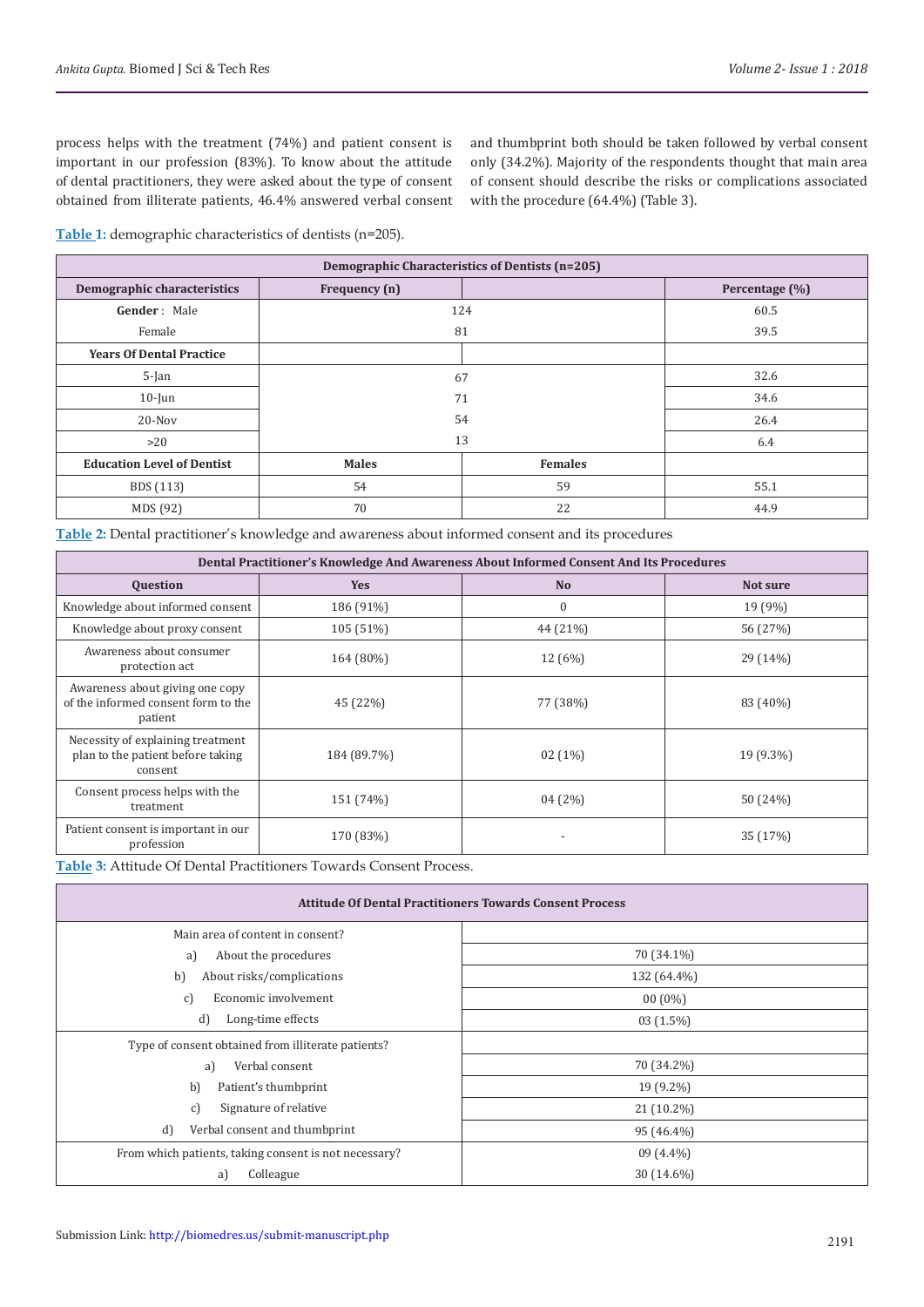| Relative<br>b)                 | $02(1\%)$   |
|--------------------------------|-------------|
| Friend Long-time patient<br>C) | 56 (27.4%)  |
| None<br>d)                     | 108 (52.6%) |
|                                |             |

Dental practitioners were asked about their practice regarding consent process. When asked about their routine habit of taking consent from patients in their clinical practice, 52% of them responded that they took consent regularly from their patients, 9% agreed that they took consent from patient attenders also and 91.2% of the practitioners responded to taking consent from parents while treating their children. The dentists were asked if there were any cases in which they did not need to obtain informed consent. The respondents felt that there were some cases in which they did not obtain consent. These cases were supposed to be related to treatment of relative (14.6%), Long-time patient (27.4%), Colleague (4.4%), Friend (1%) and more than half (52.6%) of the respondents replied that they should obtain informed consent from all the patients, no matter whom they treated. (Table 4) Dental practitioners were asked the form of informed consent they obtained in their clinical practice. Nearly half of the dentist (45%) agreed that they obtained consent from the patient only in oral form, 15% in written form, 31% in both oral and written forms and 9% of them did not take consent in any form (Figure 1).



**Table 4:** routine practice of dental practitioner's about consent and its procedures

| Routine Practice Of Dental Practitioner's About Consent And Its Procedures |             |            |                   |  |
|----------------------------------------------------------------------------|-------------|------------|-------------------|--|
| <b>Ouestion</b>                                                            | <b>Yes</b>  | <b>No</b>  | In definite cases |  |
| Taking informed consent from<br>patients                                   | 107 (52%)   | 18(9%)     | 80 (39%)          |  |
| Taking consent from patient<br>attenders                                   | 18 (9%)     | 72 (35%)   | 115 (56%)         |  |
| Obtaining parent's informed<br>consent while treating their<br>children    | 187 (91.2%) | $1(0.5\%)$ | 17 (8.3%)         |  |

## **Discussion**

Informed consent is an interactive process between doctor and patient, in which trust is the vital element. A cross-sectional descriptive study comprising of 27 previously validated questions was carried among dental practitioners of Bangalore South to assess their knowledge, attitude and practice towards informed consent In this study, the information obtained suggested that most dental practitioners appreciated the substantial value of informed consent and 91% of the participants regarded consent as an integral part of dentistry. Our results are in accordance with a study conducted in 2014 by Vivek et al. [15] which found that 97.4% of dentists knew about informed consent. Maximum studies have shown that awareness of the dentists regarding various ethical principles and informed consent have increased due to various factors like media, inclusion of this topic in the curriculum, increased consciousness of patients' physician relationship, the medico legal issues coming within the practice etc.

The responses for the question related to knowledge of proxy consent showed that 51% of the dentist knew about proxy consent and when asked about the situation where it is used, only 32.5%

respondents believed that it could be used under 18 years of age. Proxy consent is used in situation in which patient is unable to give consent due to various reasons like either the person is minor or is mentally unsound/unconscious. In those conditions, a parent or any close relative can give consent on behalf of patient. Since the 1976 publication of an American Academy of Paediatrics (AAP) policy statement on the legal concept of informed consent in paediatric practice, the concept of taking consent from children has evolved [18]. As obtaining consent for the treatment of children is a difficult task, so a proper collaboration between dentists, patient and parents should occur to make a proper decision regarding the treatment. In such situations, parents should provide informed permission for diagnosis and treatment of children.

As it is a difficult task, dentists are aware of this fact as 91% of them in the study replied that they always took consent in case of children. This was in accordance with the studies conducted by Gupta V et al. [15] (80%) and Avramova N et al. [1] (87.5%). To know the attitude of dentists towards consent process, they were asked about the importance of obtaining informed consent in dentistry. In our study majority of them (83%) considered taking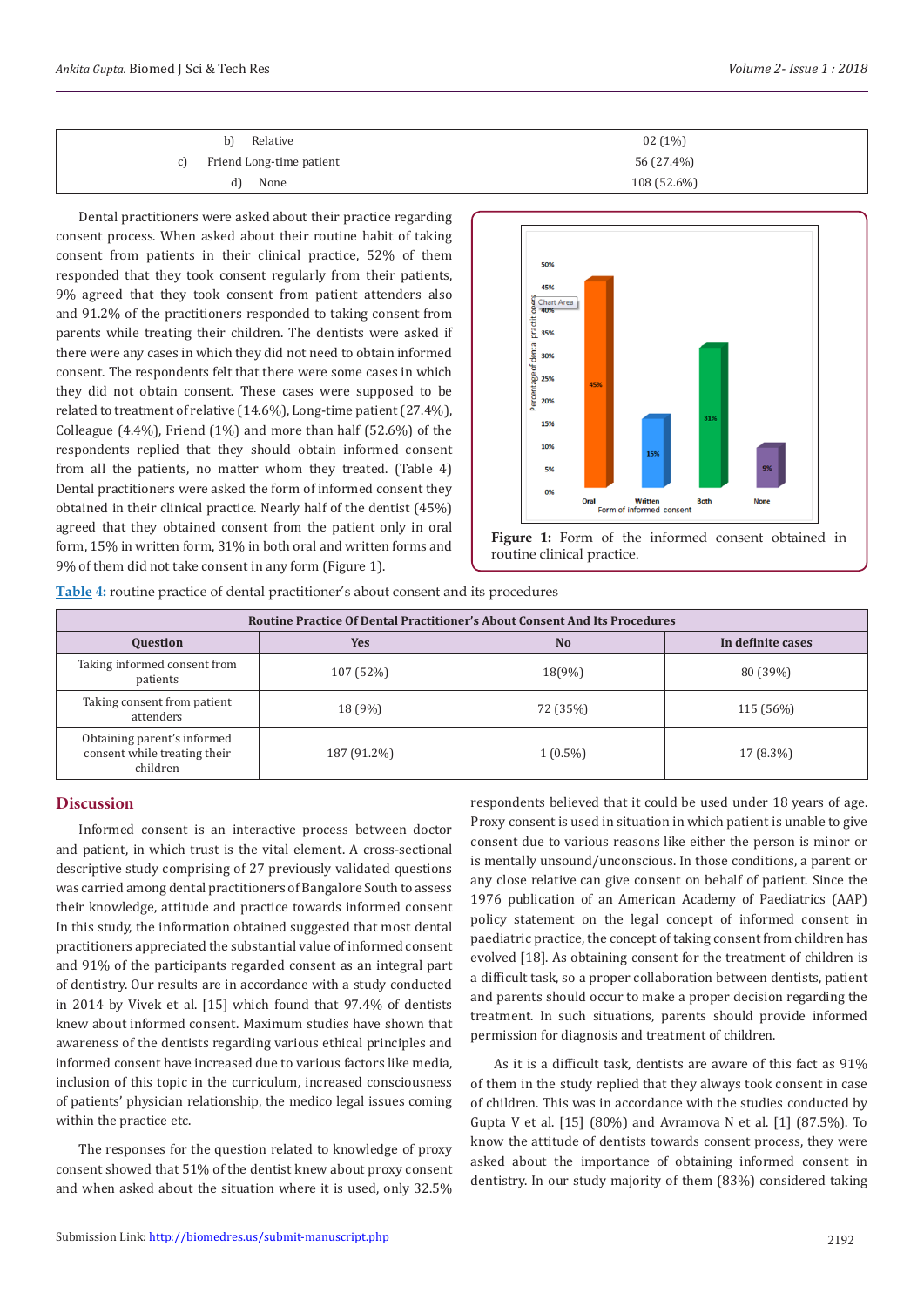informed consent as an important step before every procedure and none of them considered it as unimportant. The results of our study are same with the studies conducted by Avramova N et al. [1] which showed those 78 (97.5%) practitioners and MAI Khan et al. [16] in which all 46 (100%) dental practitioners considered it necessary to take informed consent. Nowadays, issues of informed consent are increasing in all the fields including dentistry. So, to avoid any unforeseen mishaps dentists have realized the importance to obtain informed consent prior to every procedure.

Nearly half of the respondents agreed that they used to record consent from patients only in verbal form in their clinical practice. Dentists should appreciate and follow the process of obtaining informed consent because it contributes to improved communication and rapport with the patients and contributes a lot to provide quality treatment and various studies have showed that verbal consent is the most favourite method of obtaining consent from the patients. This may be due to patient overload or lack of time. The dentists were asked about importance of explaining treatment plan and all the complications before taking the consent. About 89.7% dentists felt that it is necessary to explain treatment plan before taking consent in our study. This was in accordance with a study conducted by Kotrashetty V et al. [17] in which 93.1% dentists stated that it is necessary to explain various treatment modalities before taking the consent. Dentists should explain clearly about the pros and cons of a treatment, alternatives to the suggested treatment (including the option of no treatment), risks and benefits of the suggested treatment (and comparing them to the risks and benefits of alternatives). The patient and the dentist should openly discuss these options before the patient chooses the most suitable treatment of choice.

When asked about the most preferred method of taking consent from illiterate patients, 46.4% dentists reported that verbal consent and thumbprint both should be taken from illiterate patients while recording consent from them. For illiterate patients, written form of consent should be presented orally to the subject or in presence of one witness. In addition to the verbal consent, thumbprint or signature of a witness to the consent process and signature of the person conducting the consent interview must be taken for the purpose of documentation and a valid proof that the patients has clearly understood all the elements and details of the consent process. The dentist was asked about the awareness of giving one copy of the consent form if the patient asked for it. In the present study, 22% of them were aware about giving one copy to the patient. The results of these studies showed that a very less number of dentists were aware about the law and basic medical ethics practice of giving one copy to the patient if asked for. This is an indicator that our formal education curriculum lacks the teaching of individual rights and ethics, thus this could be categorised as a simple case of ignorance of patients' rights. The dental practitioner should know that they should keep original form as a legal record that you agreed to the treatment and a copy of the consent form should be given to the patient.

The Consumer Protection Bill, 1986 was passed on 24th December, 1986 to protect interests of consumers in India [19]. The Consumer Protection Act, 1986 is the first and the only act of its kind in India, which is established at the national, state and district level to increase consumer awareness and to protect their rights [20]. To know dental practitioners awareness towards this act, they were asked about it. The results of the study showed that about 80% respondents were aware about it. This was in accordance with a study conducted by Kotrashetty et al. [17], in which all 44 (100%) dentists were aware about this act. But some studies showed contrary results with our study. One study showed that only 21.8% were aware about CPA [21]. The differences in results of the studies may be due to the fact that nowadays patients have become more aware of their rights and legislations and the increased sources of knowledge about the act.

#### **Limitations**

a) First of all, our study was a cross-sectional study with relatively small sample size and hence it was difficult to generalize the findings of the study. So, further study on the same topic is proposed with larger number of study subjects.

b) Our study involved dental practitioners of South Bangalore city only, which might not be representative of the dental practitioners of the whole Bangalore city.

c) Since it was a questionnaire study, respondents may read in a different way for each question and subsequently reply will be based on their own interpretation of the question, reflecting the inherent limitations of such studies as questionnaire based study cannot expose or truthfully predict the process of consent taking in real world situation.

## **Conclusion**

In the present study, most dentists were aware of the importance of informed consent in dental practice, their duty towards patients but many were not using written consent as a routine procedure in their clinical practice. All of them were fully familiar about the informed consent process from children. Dentists should incorporate informed consent into their regular dental practice for all cases as it increases patient autonomy, trust and confidence as well as decreases malpractice.

Some of the recommendations are:

a) Awareness was high regarding the concept of informed consent but there are many gaps in the actual realization of its need, application and practice. Therefore regular workshops should be conducted to focus on this sensitive and important issue.

b) More stress should be given to training of undergraduate and postgraduate students on ethics and legal medicine as this is essential for dentists to protect themselves from any civil action and even from criminal process in case of any occurrence of mishaps.

## **Clinical significance**

Despite its importance in medicine and dentistry, clinician ignores the value of taking proper informed consent from patients.